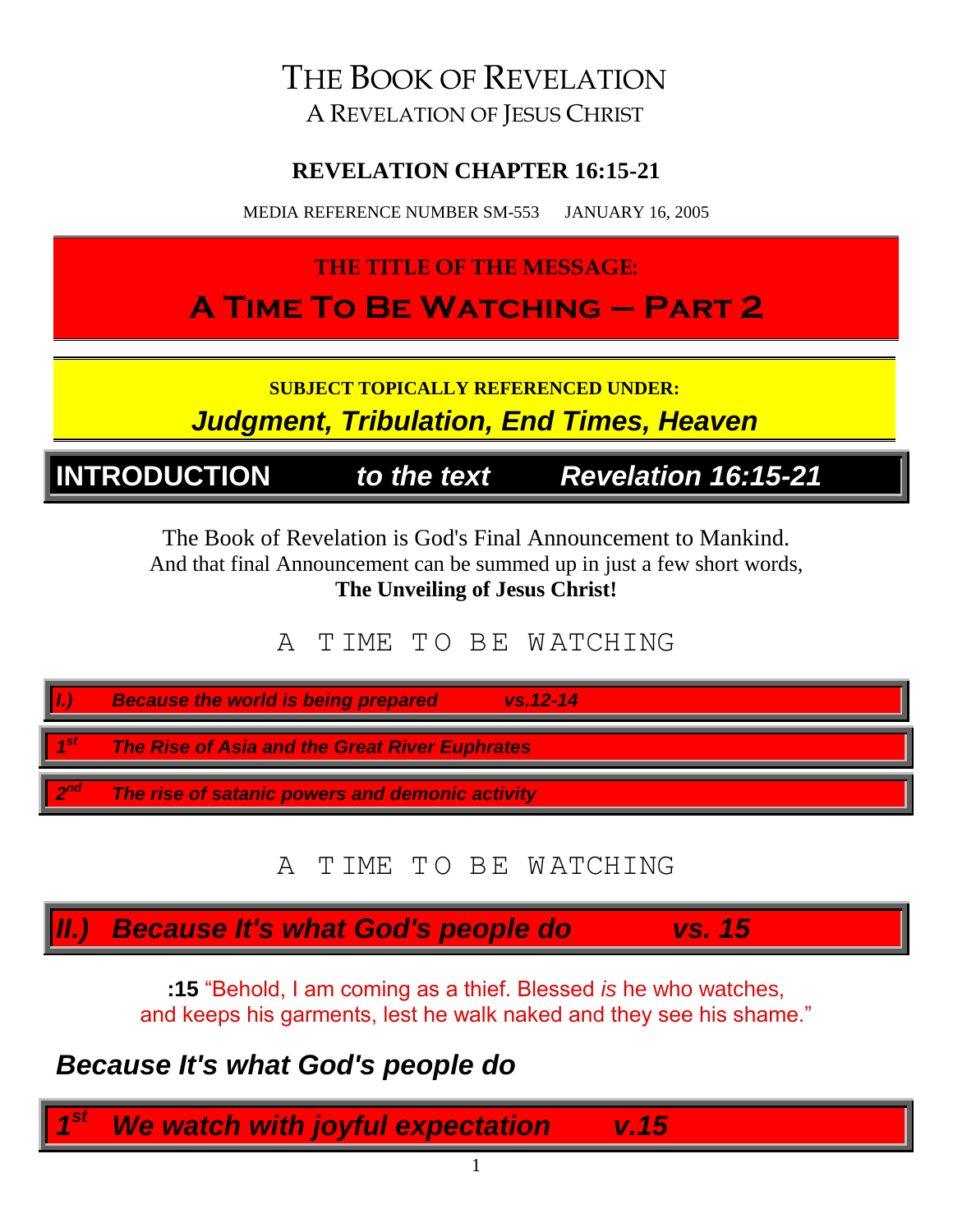#### "Behold, I am coming as a thief. Blessed *is* he who watches,

2 Thessalonians 2

# If Someone is Watching, A Thief Has no Chance

The World Out There; is Seen as Those Who are Not Urgent About Christ's Return they are pre-occupied, burdened, distracted, and self-righteous

#### **Hebrews 9:28**

Christ was offered once to bear the sins of many. To those who *eagerly wait* for Him He will appear a second time, apart from sin, for salvation.

# The Christian On the Other hand,

is Seen as One Who is Very Excited About Christ's Return and so by nature he is watching, waiting, and looking

There are Two Very Key Words Here That I Want You to Connect With.

# **Blessed & Watching**

*Blessed is he who watches,*

#### Blessed

**maka¿rioß makarios,** *mak-ar´-ee-os;* to be supremely blest; happy, well off or very well situated

Watching

**grhgoreu/w gregoreuo,** *gray-gor-yoo´-o;* from 1453; to keep awake, i.e. watch (literally or figuratively): — be vigilant, wake, (be) watch(-ful).

#### **1 Thessalonians 1:10**

and to *wait* for His Son from heaven, whom He raised from the dead, *even* Jesus who delivers us from the wrath to come.

**Matthew 24:42-44**

Watch therefore, for you do not know what hour your Lord is coming. **:43** But know this, that if the master of the house had known what hour the thief would come, he would have watched and not allowed his house to be broken into. **:44** Therefore you also be ready, for the Son of Man is coming at an

hour you do not expect.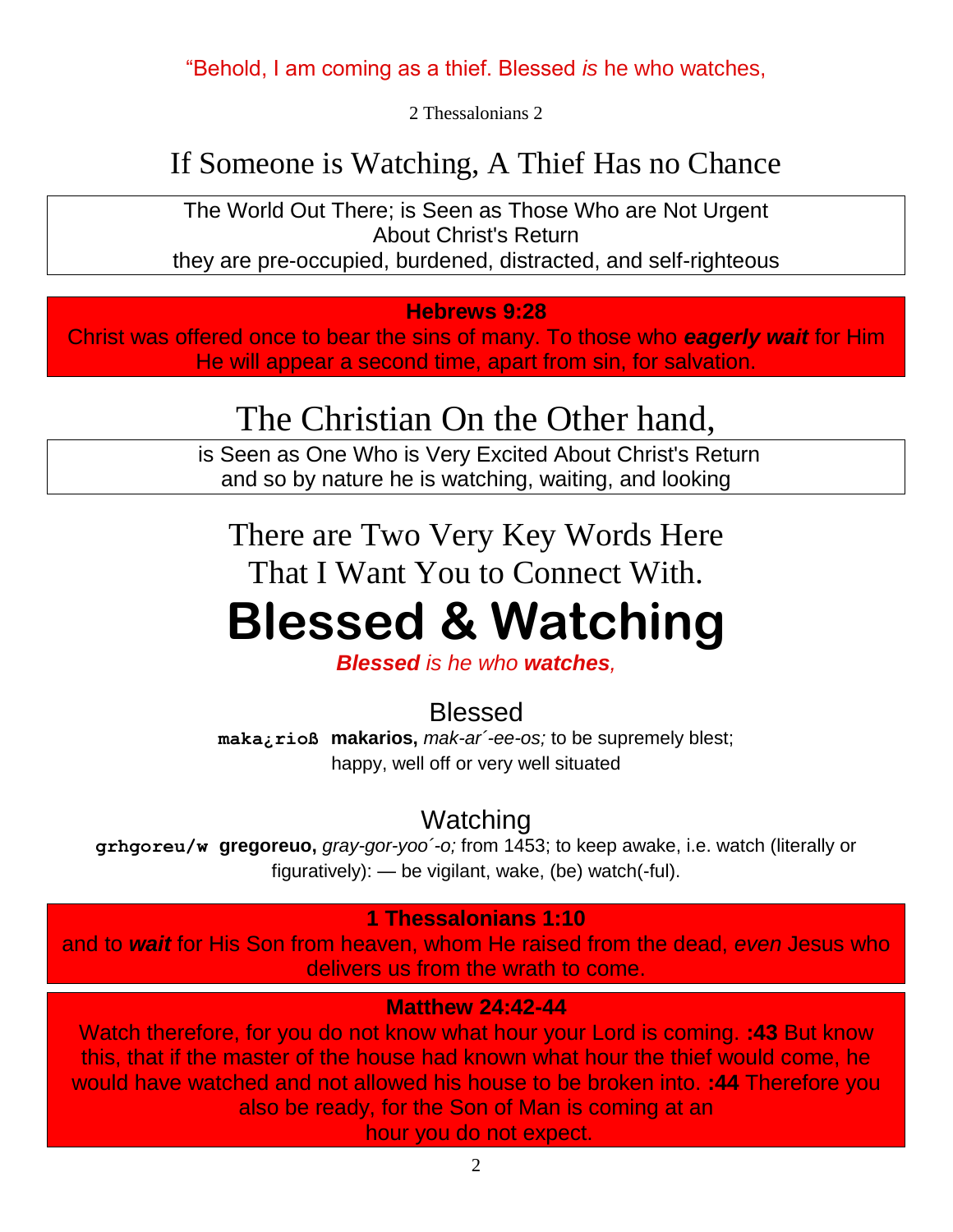#### **Matthew 25:13**

"Watch therefore, for you know neither the day nor the hour in which the Son of Man is coming.

# There Are Those Who Are Giving Up On Waiting for Jesus

**Matthew 26:41**

*Watch* and *pray*, lest you enter into temptation. The spirit indeed *is* willing, but the flesh *is* weak."

**Mark 13:33.35-37**

Take heed, watch and pray; for you do not know when the time is....... **:35** Watch therefore, for you do not know when the master of the house is coming—in the evening, at midnight, at the crowing of the rooster, or in the morning— **:36** lest, coming suddenly, he find you sleeping. **:37** And what I say to you, I say to all: Watch!"

But What About Me?

what does watching look like?

# It looks like this:

# **DEFENSIVELY**

You're on the defensive regarding what your eyes see You're on the defensive regarding what your ears hear You're on the defensive regarding what your mind thinks You're on the defensive regarding what your spirit eats

# what does watching look like? It looks like this:

**OFFENSIVELY**

You're Taking In More of the Bible You're Praying About Everything You're Keeping a Light Touch on This World You're Doing Your Part to Advance the Kingdom of God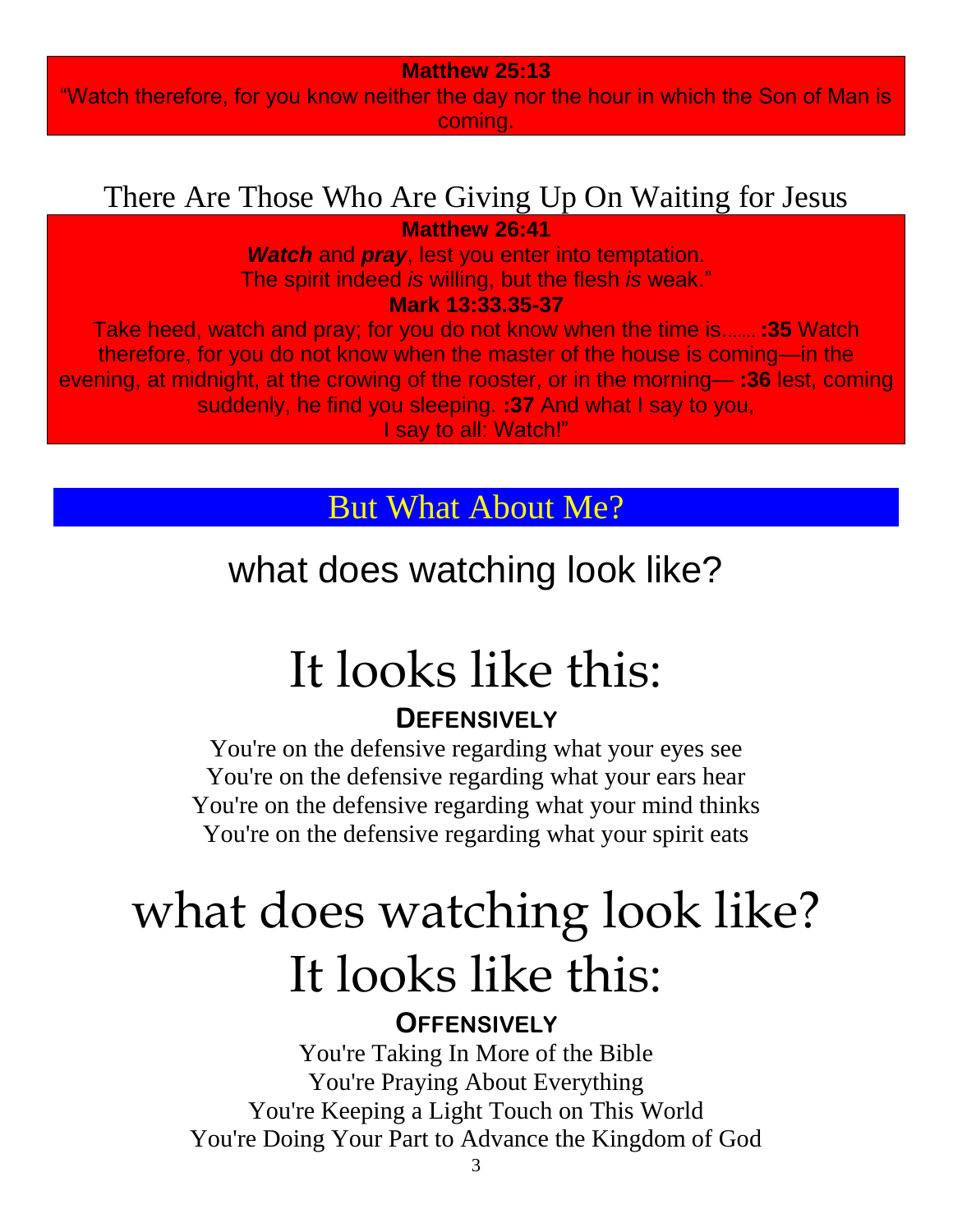

#### I am coming as a thief

#### True - For Those Who are Not Watching and are Blessed About It.

#### **2 Peter 3:10**

But the day of the Lord will come as a thief in the night,

#### **1 Thessalonians 5:1-5**

But concerning the times and the seasons, brethren, you have no need that I should write to you. **:2** For you yourselves know perfectly that the day of the Lord so comes as a thief in the night. **:3** For when they say, "Peace and safety!" then sudden destruction comes upon them, as labor pains upon a pregnant woman. And they shall not escape. **:4** But you, brethren, are not in darkness, so that this Day should overtake you as a thief. **:5** You are all sons of light and sons of the day. We are not of the night nor of darkness.

### *Because It's what God's people do*

*2* **We guard with firm assurance v.15b** 

*Blessed is he who* watches, and *keeps his garments,*

The Picture is This; That The Lord Gives Those Who are His, Special Garments! **((This is An Encouragement))**

> When Jacob Wanted to **Visibly Bless** His Son Joseph, He Had Made For Him a Coat of Many Colors

> > **Genesis 37:3**

Because He loved Joseph, he made him a tunic of *many* colors.

#### **Romans 13:11-14**

And *do* this, knowing the time, that now *it is* high time to awake out of sleep; for now our salvation *is* nearer than when we *first* believed. **:12** The night is far spent, the day is at hand. Therefore let us cast off the works of darkness, and let us put on the armor of light. **:13** Let us walk properly, as in the day, not in revelry and drunkenness, not in lewdness and lust, not in strife and envy. **:14** But put on the Lord Jesus Christ, and make no provision for the flesh, to *fulfill its* lusts.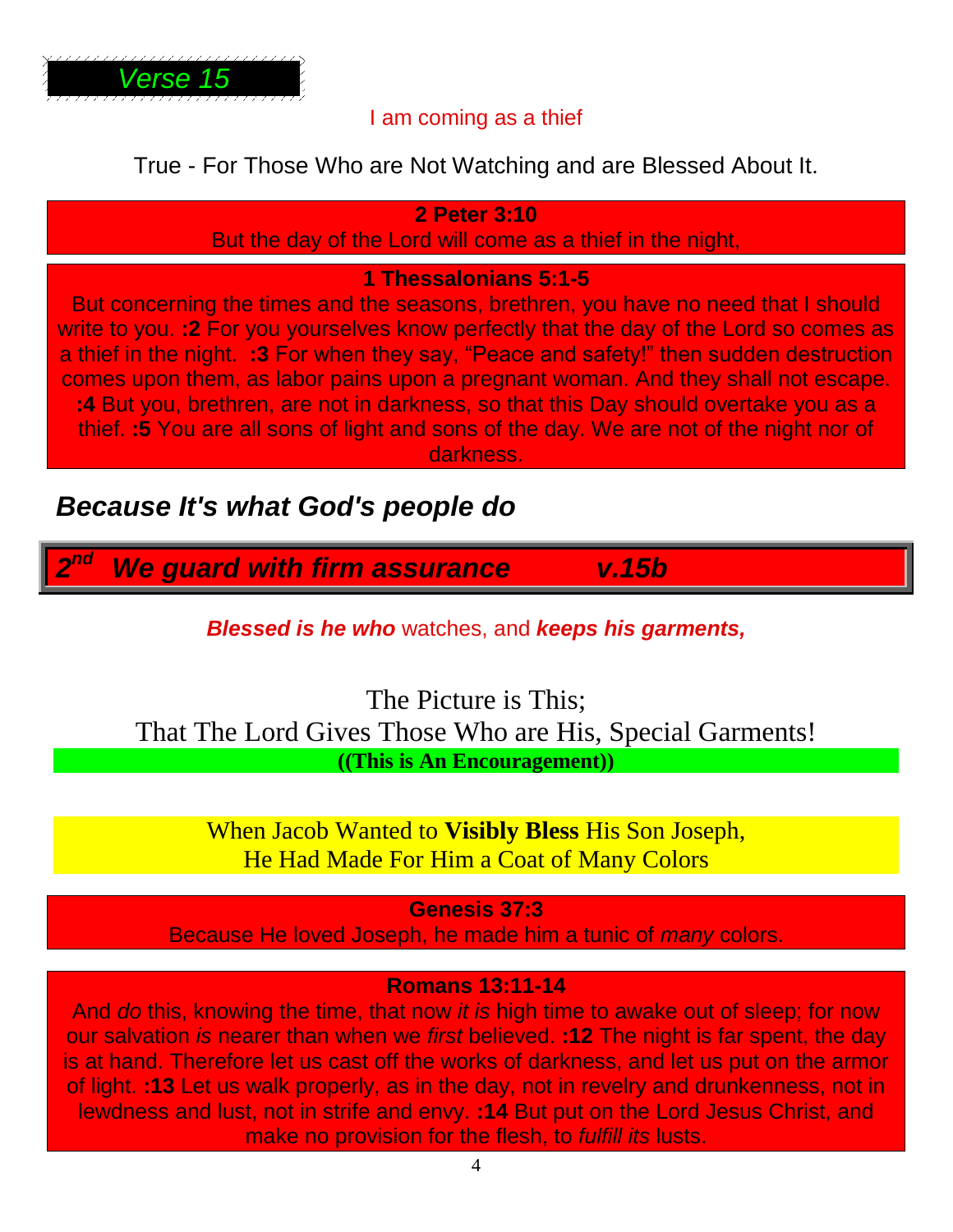#### **Matthew 22:11-13**

"But when the king came in to see the guests, he saw a man there who did not have on a wedding garment. **:12** So he said to him, "Friend, how did you come in here without a wedding garment?' And he was speechless. **:13** Then the king said to the servants, "Bind him hand and foot, take him away, and cast *him* into outer darkness; there will be weeping and gnashing of teeth.'

#### **Colossians 3:9-10**

Do not lie to one another, since you have put off the old man with his deeds, **:10** and have put on the new *man* who is renewed in knowledge according to the image of Him who created him,

#### **Galatians 3:27**

For as many of you as were baptized into Christ have put on Christ.

Waiting, Watching and Being Eager for Jesus' Return, Keeps Your Mouth Clean / Keeps Your Garment Clean

#### **1 Corinthians 1:7-8**

**...**eagerly waiting for the revelation of our Lord Jesus Christ, **:8** who will also confirm you to the end, *that you may be* blameless in the day of our Lord Jesus Christ.

### *Because evil has an appointment with God vs. 16-21*

**:16** And they gathered them together to the place called in Hebrew, Armageddon. **:17** Then the seventh angel poured out his bowl into the air, and a loud voice came out of the temple of heaven, from the throne, saying, "It is done!" **:18** And there were noises and thunderings and lightnings; and there was a great earthquake, such a mighty and great earthquake as had not occurred since men were on the earth. **:19** Now **the great city** was divided into three parts, and the cities of the nations fell. And great Babylon was remembered before God, to give her the cup of the wine of the fierceness of His wrath. **:20** Then every island fled away, and the mountains were not found. **:21** And great hail from heaven fell upon men, *each hailstone* about the weight of a talent. Men blasphemed God because of the plague of the hail, since that plague was exceedingly great.

# *Because evil has an appointment with God*

#### *1 st The affairs of man are before God's eyes v.16-17*

**:16** And they gathered them together to the place called in Hebrew, Armageddon. **:17** Then the seventh angel poured out his bowl into the air, and a loud voice came out of the temple of heaven, from the throne, saying, "It is done!"